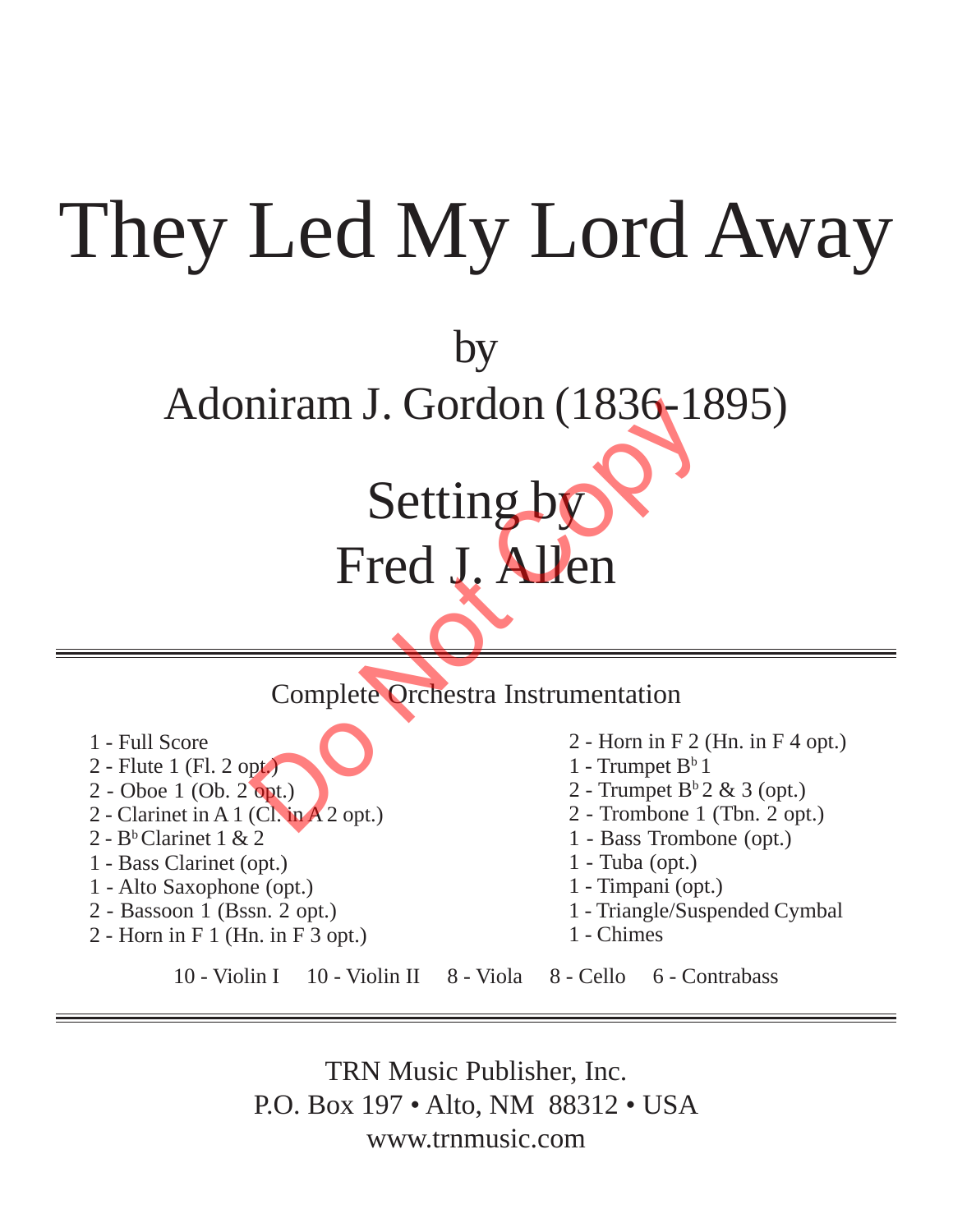## **About the Music - - -**

Adoniram Judson Gordon was born in New Hampshire in 1836. After graduating from Brown University, he became a Baptist minister. He wrote several books of hymns before his death in 1895. This song is an example of the call-response variety of hymn with its recurring refrain "oh tell me where to find Him."

 This setting is suitable for a small or large full orchestra because of the many optional parts. Any or all of the optional parts may be used, but always strive for good balance. Parts are liberally cued, and the conductor may wish to have some of the solos played in their cued versions. Bowing markings are suggested by Dr. Jennifer Dalmas, Professor of Violin at Stephen F. Austin State University. They may be altered at the conductor's will.

*They Led My Lord Away* is lyrical and expressive. Though some changes in tempo are marked, conductors should feel free to add rubato in other places. Measure 19 should have a "heartbeat" effect in the lower instruments, building to measure 24. At measure 29, strive for a full, sonorous quality, which subsides in mm. 35-36.

**About the Composer - - -**



 **Fred J. Allen** is Director of Bands at Stephen F. Austin State University in Nacogdoches, Texas. In addition to conducting the Wind Ensemble at SFASU, he also teaches conducting and music education classes. His areas of specialization include literature for bands and intonation of the wind instruments. Prior to his current position, Allen taught at Abilene Christian University. In the conductor and whole increased by Dr. Jennifer Dalmas.<br>
State University. They may be altered at the conduction of the state of the state of the state of the state of the state of the should feel free to add rubato i

 His compositions and arrangements draw upon his experience teaching in the public schools in Texas. A hallmark of Allen's works is the freedom they allow the conductor/teacher to shape phrases in an expressive manner. He attempts to present opportunities for expressive playing within the range and rhythm constriction necessary for young instrumentalists. Allen is a member of the College Band Directors Association, Texas Music Educators Association, and Phi Beta Mu honorary bandmasters fraternity.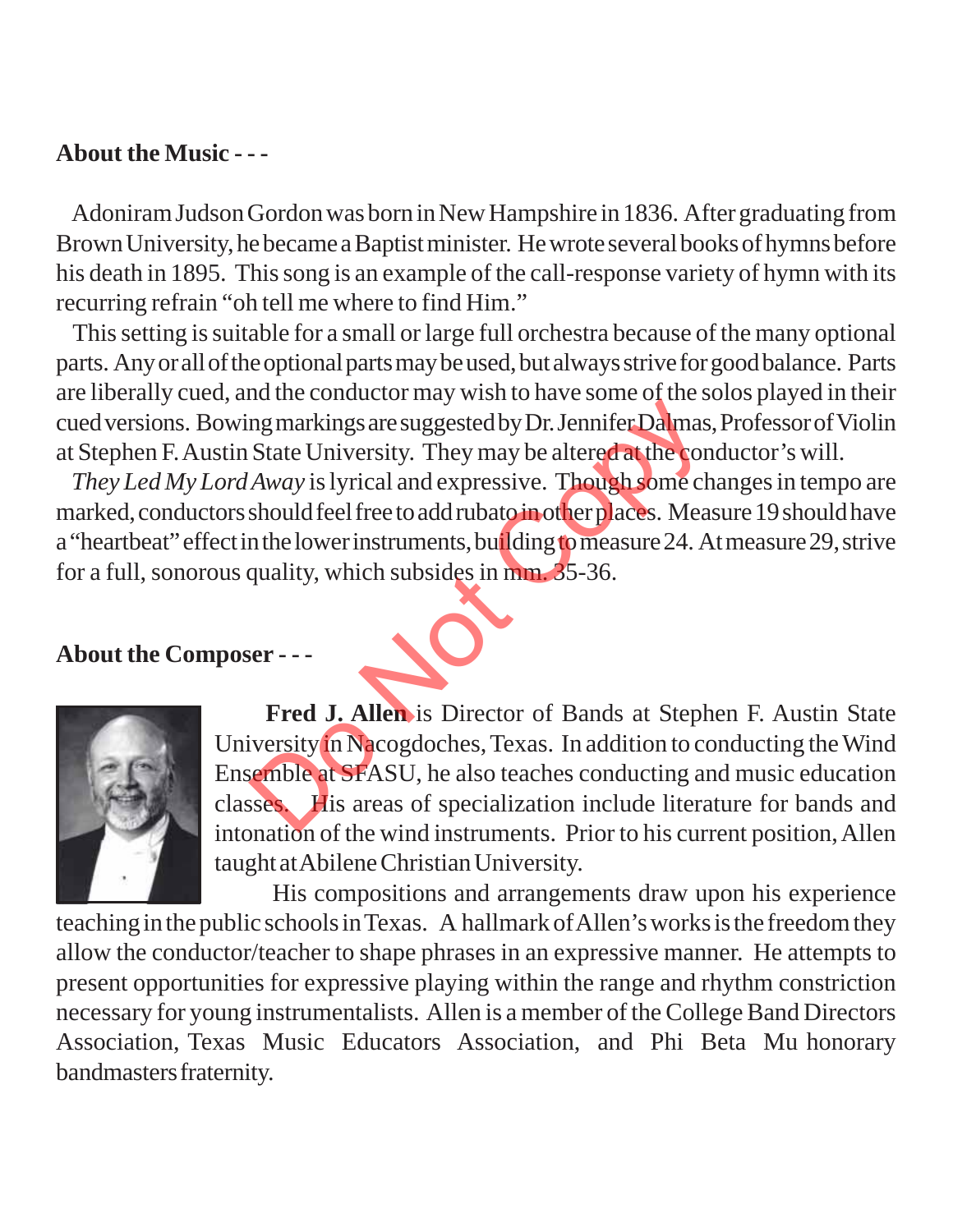## **They Led My Lord Away**